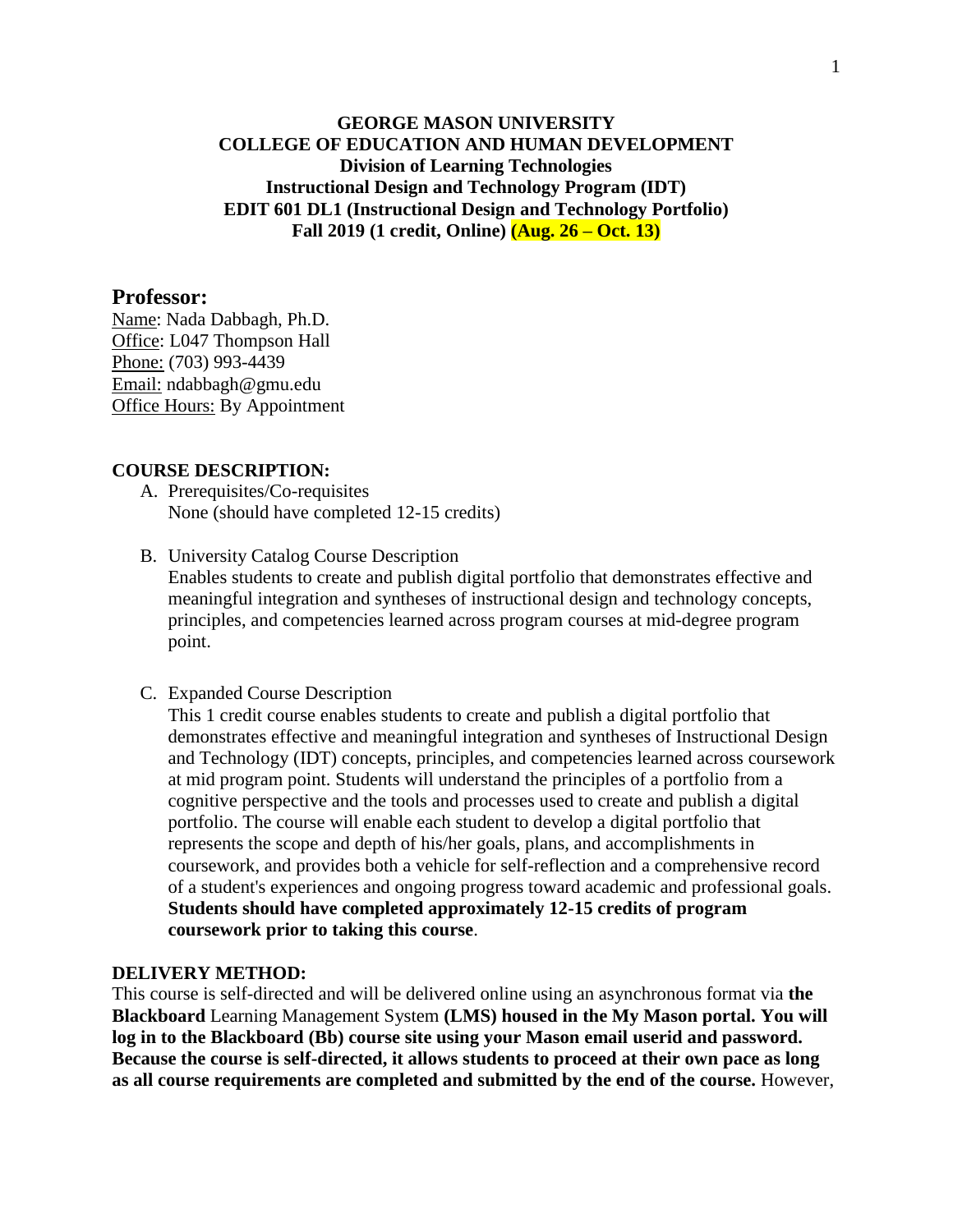there will be milestones along the way to enable the instructor to provide feedback. Peer feedback is also required. The course site will be available on the first day of class.

# **TECHNICAL REQUIREMENTS:**

**Under no circumstances, may candidates/students participate in online class sessions (either by phone or Internet) while operating motor vehicles. Further, as expected in a face-to-face class meeting, such online participation requires undivided attention to course content and communication.**

To participate in this course, students will need to satisfy the following technical requirements:

- High-speed Internet access with standard up-to-date browsers. To get a list of Blackboard's supported browsers see: [https://help.blackboard.com/Learn/Student/Getting\\_Started/Browser\\_Support#supported](https://help.blackboard.com/Learn/Student/Getting_Started/Browser_Support#supported-browsers)[browsers](https://help.blackboard.com/Learn/Student/Getting_Started/Browser_Support#supported-browsers)
- To get a list of supported operation systems on different devices see: [https://help.blackboard.com/Learn/Student/Getting\\_Started/Browser\\_Support#tested](https://help.blackboard.com/Learn/Student/Getting_Started/Browser_Support#tested-devices-and-operating-systems)[devices-and-operating-systems](https://help.blackboard.com/Learn/Student/Getting_Started/Browser_Support#tested-devices-and-operating-systems)
- Students must maintain consistent and reliable access to their GMU email and Blackboard, as these are the official methods of communication for this course.
- Students may be asked to create logins and passwords on supplemental websites and/or to download trial software to their computer or tablet as part of course requirements.
- The following software plug-ins for PCs and Macs, respectively, are available for free download: [Add or delete options, as desire.]
	- o Adobe Acrobat Reader: <https://get.adobe.com/reader/>
	- o Windows Media Player: [https://support.microsoft.com/en-us/help/14209/get](https://support.microsoft.com/en-us/help/14209/get-windows-media-player)[windows-media-player](https://support.microsoft.com/en-us/help/14209/get-windows-media-player)
	- o Apple Quick Time Player: [www.apple.com/quicktime/download/](http://www.apple.com/quicktime/download/)

# **EXPECTATIONS:**

- **Course Week:**
	- o Asynchronous: Because asynchronous courses do not have a "fixed" meeting day, our week will **start** on Monday, and **finish** on Sunday.
- **Log-in Frequency**:
	- o Asynchronous: Students must actively check the course Blackboard site and their GMU email for communications from the instructor, at a minimum this should be 3 time per week.
- **Participation**: Students are expected to actively engage in all course activities throughout the semester, which include viewing of all course materials, completing course activities and assignments, and participating in course discussions and group interactions.
- **Technical Competence**: Students are expected to demonstrate competence in the use of all course technology. Students are expected to seek assistance if they are struggling with technical components of the course.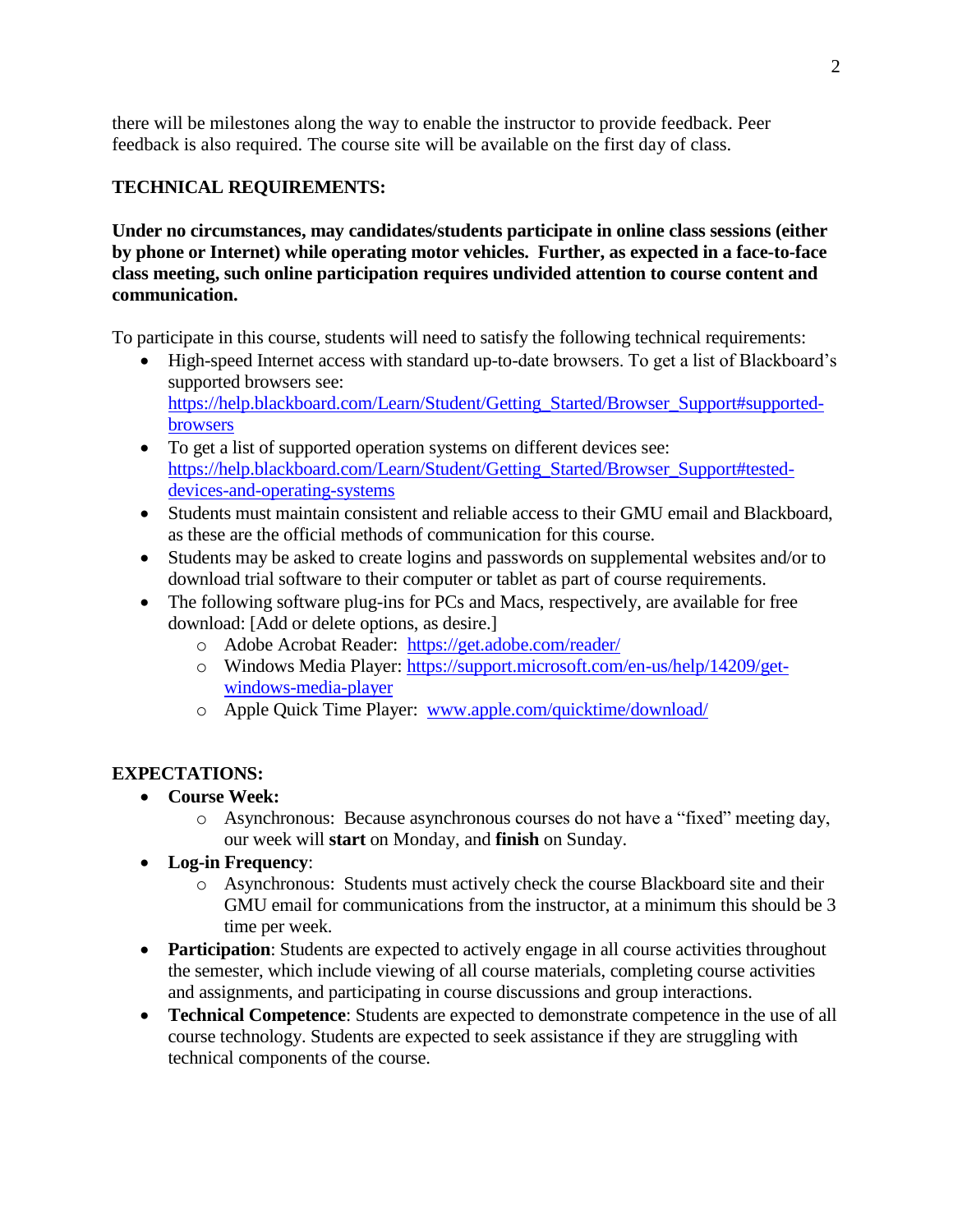- **Technical Issues**: Students should expect that they could experience some technical difficulties at some point in the semester and should, therefore, budget their time accordingly. Late work will not be accepted based on individual technical issues.
- **Workload**: Expect to log in to this course **at least 1 time a week** to read announcements, participate in the discussions, and work on course materials. This course is self-directed, so it is the student's responsibility to keep track of the weekly course schedule of topics, readings, activities and assignments. Students are also expected to keep up with **specific deadlines** and **due dates** listed in the **CLASS SCHEDULE** section of this syllabus.
- **Advising:** If you would like to schedule a one-on-one meeting to discuss course requirements, content or other course-related issues, and you are unable to come to the Mason campus, we can meet via telephone or web conference. Send me an email to schedule your one-on-one session and include your preferred meeting method and suggested dates/times.
- Netiquette: Our goal is to be **collaborative**, not combative. Experience shows that even an innocent remark in the online environment can be misconstrued. I suggest that you always re-read your responses carefully before you post them to encourage others from taking them as personal attacks. **Be positive in your approach to others and diplomatic with your words.** I will do the same. Remember, you are not competing with each other but sharing information and learning from one another as well as from the instructor.
- **Accommodations:** Online learners who require effective accommodations to insure accessibility must be registered with George Mason University Disability Services.

# **LEARNER OUTCOMES:**

This course is designed to enable students to:

- Develop an understanding of the purposes, functions, and reflective nature of digital portfolios for growth and learning
- Define and clarify academic and professional goals related to the IDT field
- Formulate specific plans to achieve those goals through coursework and project-based activities
- Reflect upon the artifacts completed
- Reflect on the degree of proficiency of IDT competencies as an instructional designer by assimilation, integration, and application of IDT processes covered in coursework and developed through artifacts
- Become familiar with the mechanics of a number of learning technologies designed to facilitate the development and publishing of a digital portfolio
- Reflect on design and team-based/collaborative design processes and interaction

# **PROFESSIONAL STANDARDS:**

This course addresses the following 2012 IBSTPI [\(International Board of Standards for](http://ibstpi.org/introducing-the-2012-instructional-design-competencies/)  [Training, Performance, and Instruction\)](http://ibstpi.org/introducing-the-2012-instructional-design-competencies/) Instructional Design Competency categories:

- Professional Foundations
- Planning and Analysis
- Design and Development
- Evaluation and Implementation
- Management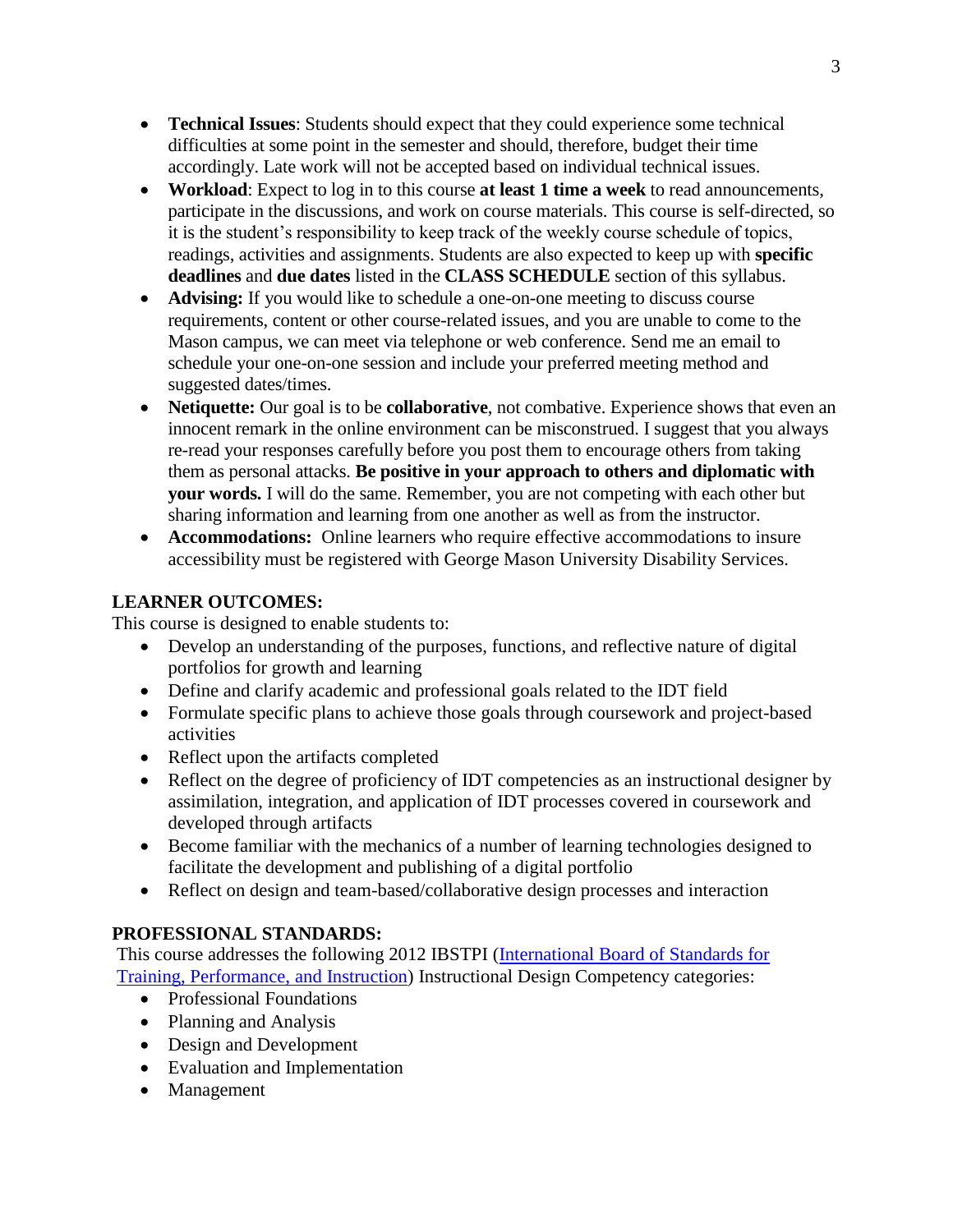### **REQUIRED TEXT:**

None

### **COURSE ASSIGNMENTS AND REQUIRED DELIVERABLES:**

Students are expected to submit all assignments on time in the manner outlined by the instructor (e.g., Blackboard, Tk20, etc.).

#### **Requirements**

The requirement for this course is an IDT digital portfolio. A portfolio is an organized, selective collection of documents designed to facilitate a student's academic and professional development and provide a basis for evaluation of degree progress. The National Learning Infrastructure Initiative (NLII, 2003) defines a digital portfolio as "a collection of authentic and diverse evidence, drawn from a larger archive representing what a person or organization has learned over time, on which the person or organization has reflected, and designed for presentation to one or more audiences for a particular rhetorical purpose." Therefore, an IDT digital portfolio should include representative artifacts from completed coursework and professional experience that demonstrate relevant knowledge and skills of IDT.

The portfolio should include (a) a personal goals statement, (b) a resume, (c) list of courses you have taken to date (include descriptions or links to descriptions), (d) a list of representative artifacts (what you perceive as your best work), (e) reflections on artifacts that demonstrate proficiencies as an instructional designer. These artifacts should be presented in a web-based format that adheres to web design principles. Examples of exemplary digital portfolios will be provided to scaffold learning. Completing an IDT competencies survey is also required.

#### **Grading Scale**

A = 94-100; A - = 90-93; B + = 86-89; B = 80-85; C = 70-79; F = 69 and below

## **PROFESSIONAL DISPOSITIONS**

Students are expected to exhibit professional behaviors and dispositions at alltimes. See<https://cehd.gmu.edu/students/polices-procedures/>

### **CORE VALUES COMMITMENT**

The College of Education and Human Development is committed to collaboration, ethical leadership, innovation, research-based practice, and social justice. Students are expected to adhere to these principles. <http://cehd.gmu.edu/values/>

### **GMU POLICIES AND RESOURCES FOR STUDENTS**

*Policies*

- Students must adhere to the guidelines of the Mason Honor Code (see [https://catalog.gmu.edu/policies/honor-code-system/\)](https://catalog.gmu.edu/policies/honor-code-system/)
- Students must follow the university policy for Responsible Use of Computing (see [http://universitypolicy.gmu.edu/policies/responsible-use-of-computing/\)](http://universitypolicy.gmu.edu/policies/responsible-use-of-computing/)
- Students are responsible for the content of university communications sent to their Mason